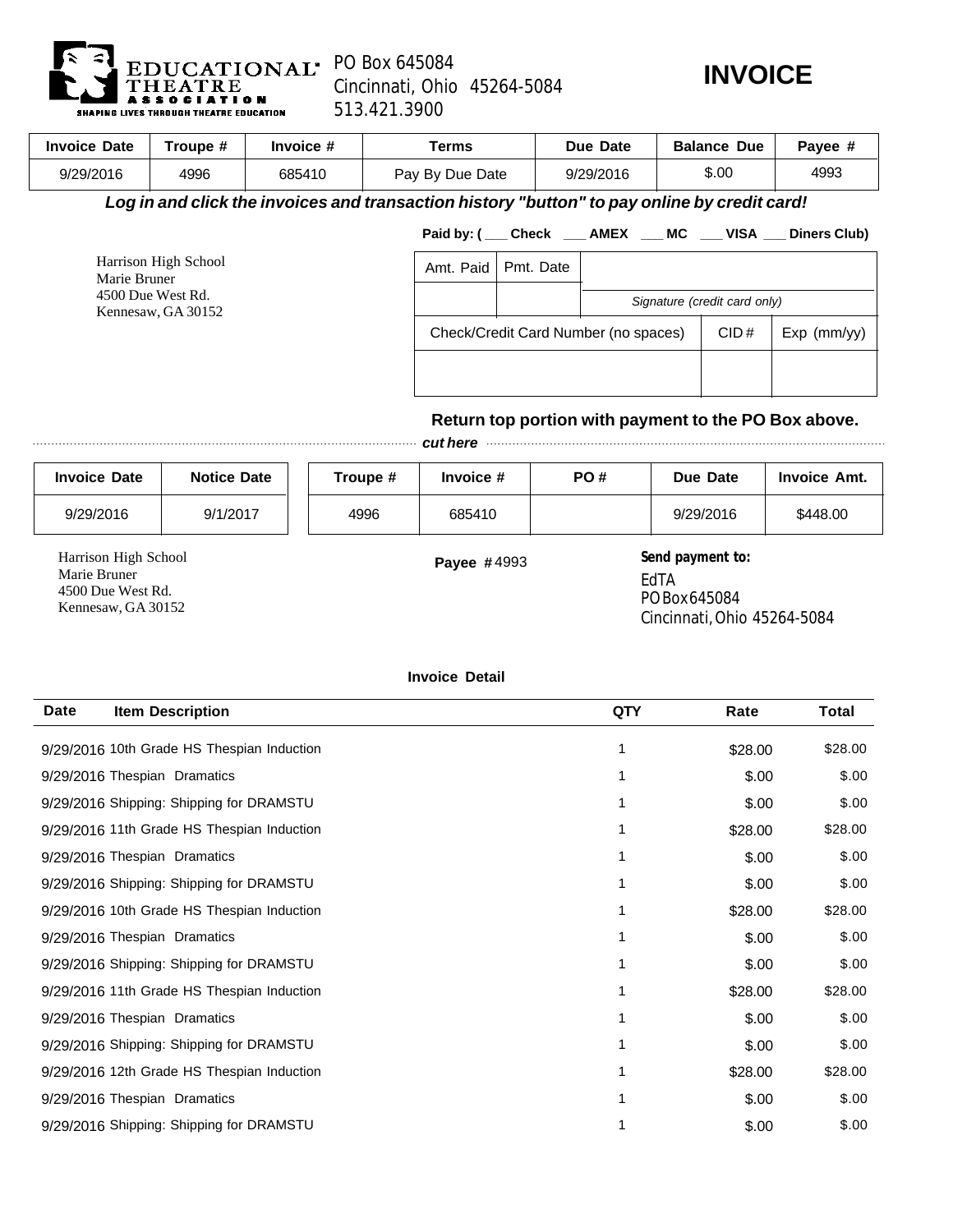

Cincinnati, Ohio 45264-5084 513.421.3900

## **INVOICE**

| 9/29/2016 12th Grade HS Thespian Induction | 1 | \$28.00   | \$28.00    |
|--------------------------------------------|---|-----------|------------|
| 9/29/2016 Thespian Dramatics               | 1 | \$.00     | \$.00      |
| 9/29/2016 Shipping: Shipping for DRAMSTU   | 1 | \$.00     | \$.00      |
| 9/29/2016 11th Grade HS Thespian Induction | 1 | \$28.00   | \$28.00    |
| 9/29/2016 Thespian Dramatics               | 1 | \$.00     | \$.00      |
| 9/29/2016 Shipping: Shipping for DRAMSTU   | 1 | \$.00     | \$.00      |
| 9/29/2016 11th Grade HS Thespian Induction | 1 | \$28.00   | \$28.00    |
| 9/29/2016 Thespian Dramatics               | 1 | \$.00     | \$.00      |
| 9/29/2016 Shipping: Shipping for DRAMSTU   | 1 | \$.00     | \$.00      |
| 9/29/2016 11th Grade HS Thespian Induction | 1 | \$28.00   | \$28.00    |
| 9/29/2016 Thespian Dramatics               | 1 | \$.00     | \$.00      |
| 9/29/2016 Shipping: Shipping for DRAMSTU   | 1 | \$.00     | \$.00      |
| 9/29/2016 11th Grade HS Thespian Induction | 1 | \$28.00   | \$28.00    |
| 9/29/2016 Thespian Dramatics               | 1 | \$.00     | \$.00      |
| 9/29/2016 Shipping: Shipping for DRAMSTU   | 1 | \$.00     | \$.00      |
| 9/29/2016 10th Grade HS Thespian Induction | 1 | \$28.00   | \$28.00    |
| 9/29/2016 Thespian Dramatics               | 1 | \$.00     | \$.00      |
| 9/29/2016 Shipping: Shipping for DRAMSTU   | 1 | \$.00     | \$.00      |
| 9/29/2016 12th Grade HS Thespian Induction | 1 | \$28.00   | \$28.00    |
| 9/29/2016 Thespian Dramatics               | 1 | \$.00     | \$.00      |
| 9/29/2016 Shipping: Shipping for DRAMSTU   | 1 | \$.00     | \$.00      |
| 9/29/2016 12th Grade HS Thespian Induction | 1 | \$28.00   | \$28.00    |
| 9/29/2016 Thespian Dramatics               | 1 | \$.00     | \$.00      |
| 9/29/2016 Shipping: Shipping for DRAMSTU   | 1 | \$.00     | \$.00      |
| 9/29/2016 12th Grade HS Thespian Induction | 1 | \$28.00   | \$28.00    |
| 9/29/2016 Thespian Dramatics               | 1 | \$.00     | \$.00      |
| 9/29/2016 Shipping: Shipping for DRAMSTU   | 1 | \$.00     | \$.00      |
| 9/29/2016 10th Grade HS Thespian Induction | 1 | \$28.00   | \$28.00    |
| 9/29/2016 Thespian Dramatics               | 1 | \$.00     | \$.00      |
| 9/29/2016 Shipping: Shipping for DRAMSTU   | 1 | \$.00     | \$.00      |
| 9/29/2016 12th Grade HS Thespian Induction | 1 | \$28.00   | \$28.00    |
| 9/29/2016 Thespian Dramatics               | 1 | \$.00     | \$.00      |
| 9/29/2016 Shipping: Shipping for DRAMSTU   | 1 | \$.00     | \$.00      |
| 9/29/2016 Payment - VISA 8673044333        | 1 | \$-448.00 | $$-448.00$ |